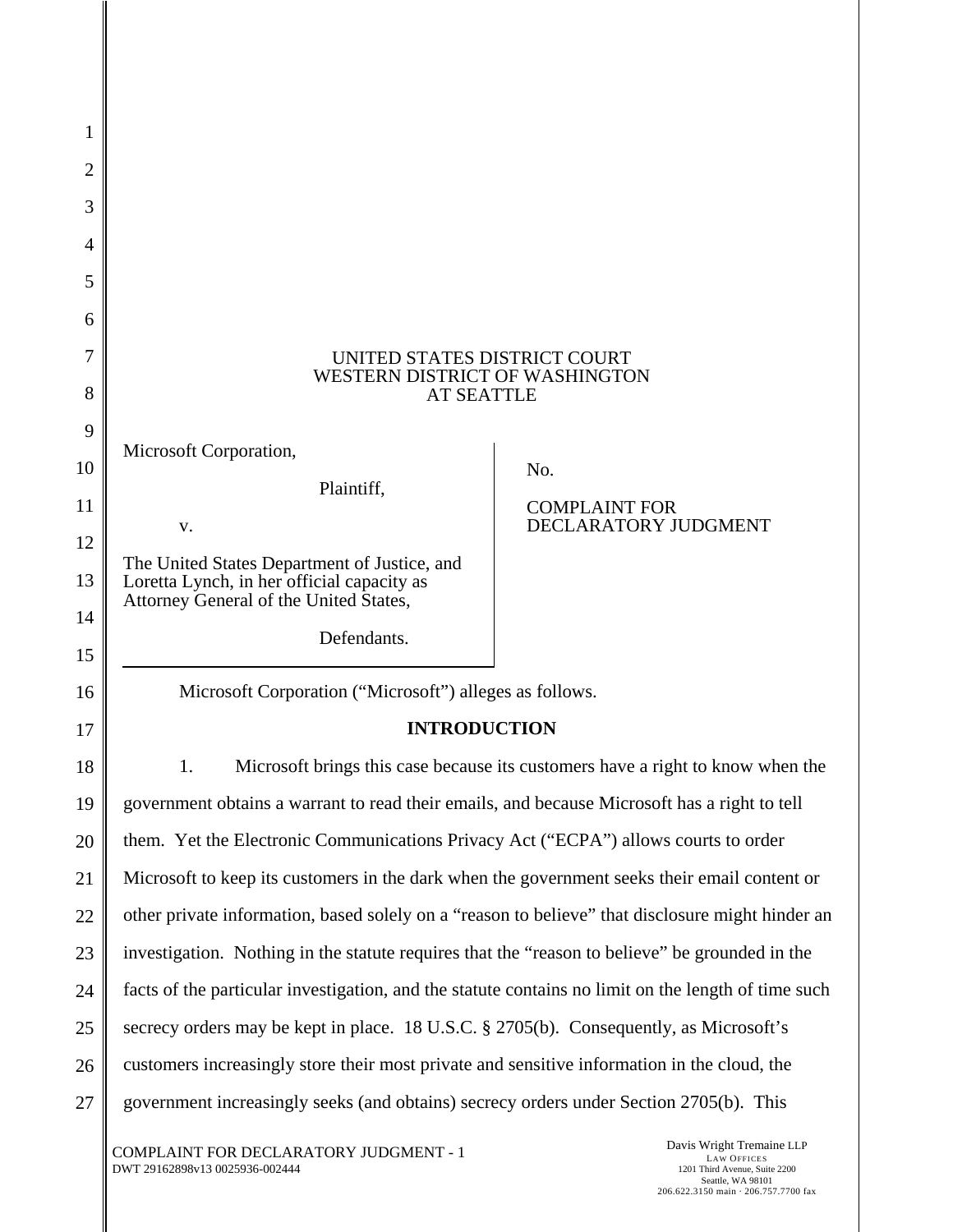statute violates both the Fourth Amendment, which affords people and businesses the right to know if the government searches or seizes their property, and the First Amendment, which enshrines Microsoft's rights to talk to its customers and to discuss how the government conducts its investigations—subject only to restraints narrowly tailored to serve compelling government interests. People do not give up their rights when they move their private information from physical storage to the cloud. Microsoft therefore asks the Court to declare that Section 2705(b) is unconstitutional on its face.

2. Before the digital age, individuals and businesses stored their most sensitive correspondence and other documents in file cabinets and desk drawers. As computers became prevalent, users moved their materials to local computers and on-premises servers, which continued to remain within the user's physical possession and control. In both eras, the government had to give notice when it sought private information and communications, except in the rarest of circumstances.

3. Cloud computing has spurred another profound change in the storage of private information. Today, individuals increasingly keep their emails and documents on remote servers owned by third parties, i.e., in the cloud, using free web-based services such as Microsoft's Outlook.com. Businesses have also migrated their information technology infrastructure to servers hosted by providers such as Microsoft, which offer productivity software (e.g., Microsoft's Office365) and the ability to access correspondence and other documents from any device. But the transition to the cloud does not alter the fundamental constitutional requirement that the government must—with few exceptions—give notice when it searches and seizes the private information or communications of individuals or businesses.

4. The government, however, has exploited the transition to cloud computing as a means of expanding its power to conduct secret investigations. As individuals and business have moved their most sensitive information to the cloud, the government has increasingly adopted the tactic of obtaining the private digital documents of cloud customers not from the customers themselves, but through legal process directed at online cloud providers like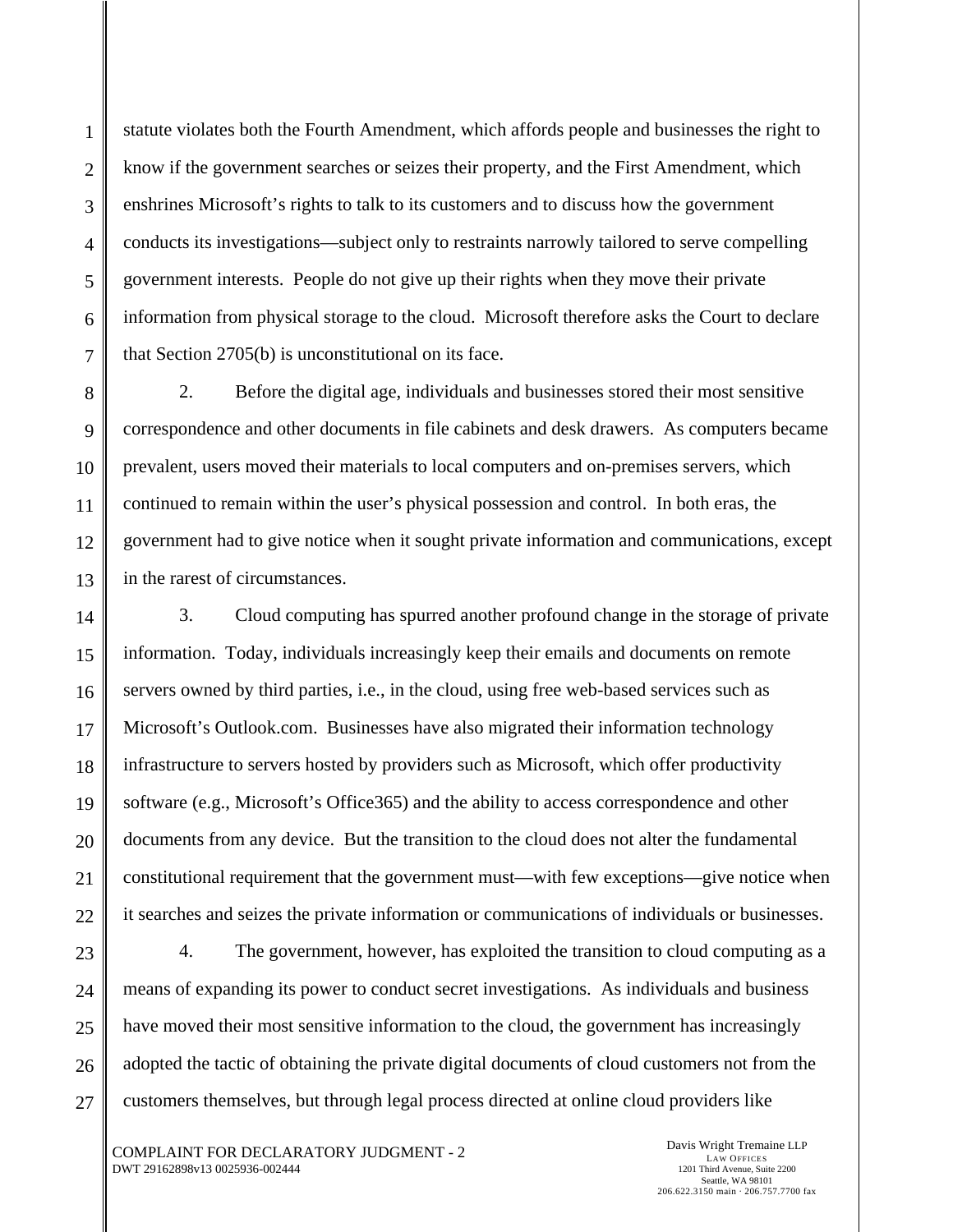Microsoft. At the same time, the government seeks secrecy orders under 18 U.S.C. § 2705(b) to prevent Microsoft from telling its customers (or anyone else) of the government's demands. These secrecy orders generally assert that abiding by the centuries-old requirement of seeking evidence directly from its owner would jeopardize the government's investigation. Most of the time, these secrecy orders prohibit notification for unreasonably long (or even unlimited) periods of time, which Section 2705(b) permits whenever a court has "reason to believe" any of several adverse consequences might otherwise ensue—including any time notice would "seriously jeopardiz[e] an investigation or unduly delay[] a trial."

5. Over the past 18 months, federal courts have issued nearly 2,600 secrecy orders silencing Microsoft from speaking about warrants and other legal process seeking Microsoft customers' data; of those, more than two-thirds contained no fixed end date. (In fact, of the twenty-five secrecy orders issued to Microsoft by judges in this District, *none* contained a time limit.) These twin developments—the increase in government demands for online data and the simultaneous increase in secrecy—have combined to undermine confidence in the privacy of the cloud and have impaired Microsoft's right to be transparent with its customers, a right guaranteed by the First Amendment.

6. There may be exceptional circumstances when the government's interest in investigating criminal conduct justifies an order temporarily barring a provider from notifying a customer that the government has obtained the customer's private communications and data. But Section 2705(b) sweeps too broadly. That antiquated law (passed decades before cloud computing existed) allows courts to impose prior restraints on speech about government conduct—the very core of expressive activity the First Amendment is intended to protect even if other approaches could achieve the government's objectives without burdening the right to speak freely. The statute sets no limits on the duration of secrecy orders, and it permits prior restraints any time a court has "reason to believe" adverse consequences would occur if the government were not allowed to operate in secret. Under the statute, the assessment of adverse consequences need not be based on the specific facts of the investigation, and the assessment is

COMPLAINT FOR DECLARATORY JUDGMENT - 3 DWT 29162898v13 0025936-002444

1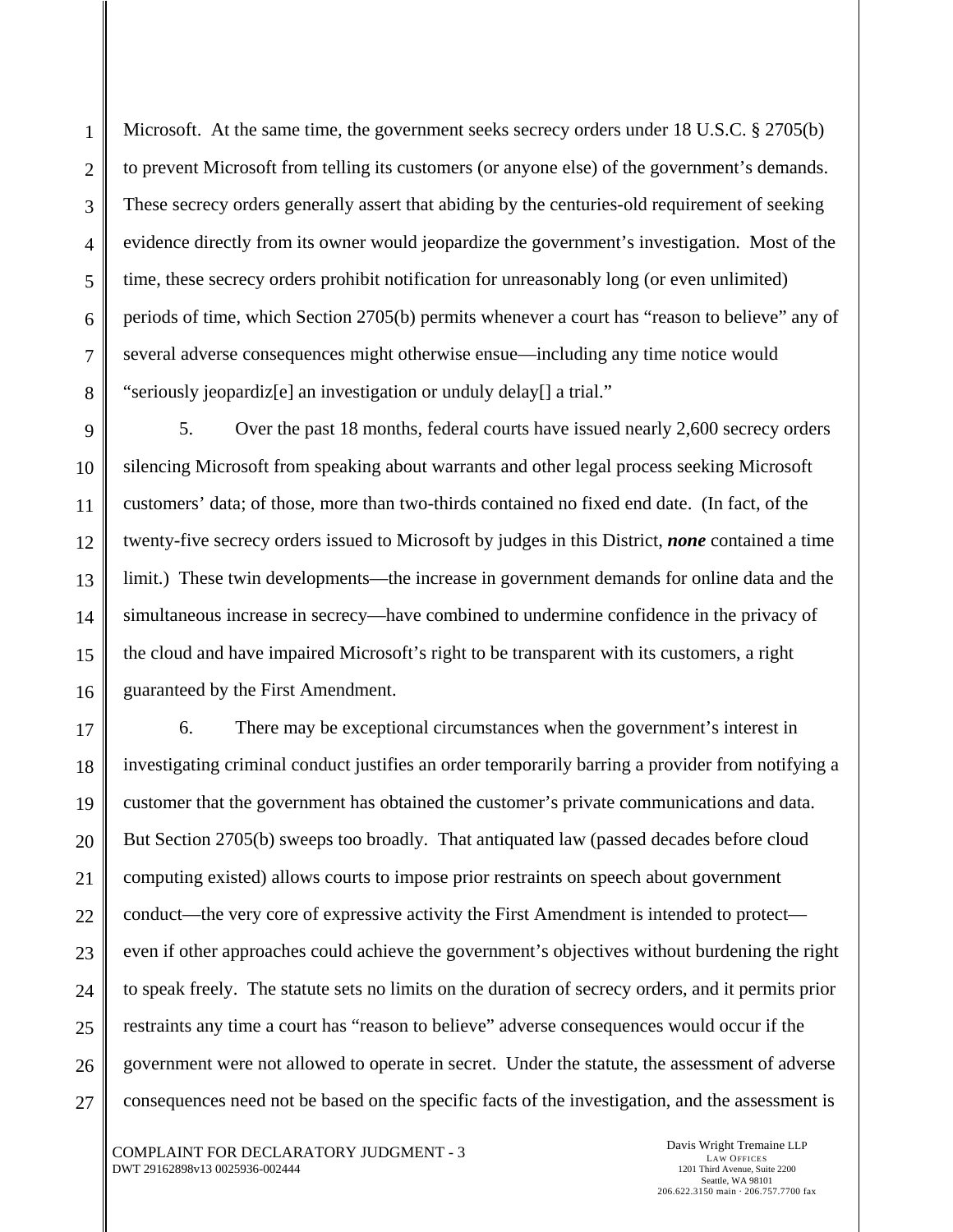1

2

3

made *only* at the time the government applies for the secrecy order, with no obligation on the government to later justify continued restraints on speech even if circumstances change because, for instance, the investigation is closed or the subject learns of it by other means. It also permits those restraints based on the application of purely subjective criteria, such as a finding that notice would "jeopardiz[e] an investigation" in unspecified ways or "unduly delay a trial." Section 2705(b) is therefore facially overbroad under the First Amendment, since it does not require the government to establish that the continuing restraint on speech is narrowly tailored to promote a compelling interest.

7. The statute also violates the Constitution's protection against unreasonable searches and seizures. The Fourth Amendment's requirement that government engage only in "reasonable" searches necessarily includes a right for people to know when the government searches or seizes their property. *See Wilson v. Arkansa*s, 514 U.S. 927, 934 (1995). For example, if the government comes into a person's home to seize her letters from a desk drawer or computer hard drive, that person in almost all circumstances has the right to notice of the government's intrusion. The same is true when the government executes a search of a business to seize emails from the business's on-site server. But Section 2705(b) subjects Microsoft's cloud customers to a different standard merely because of how they store their communications and data: the statute provides a mechanism for the government to search and seize customers' private information *without* notice to the customer, based upon a constitutionally insufficient showing. In so doing, Section 2705(b) falls short of the intended reach of Fourth Amendment protections, which do not depend on the technological medium in which private "papers and effects" are stored.

8. For these reasons, Microsoft asks the Court to declare that Section 2705(b) is unconstitutional on its face.

# **PARTIES**

27 9. *Microsoft.* Microsoft is a corporation organized and existing under the laws of the State of Washington, with its principal place of business at One Microsoft Way, Redmond,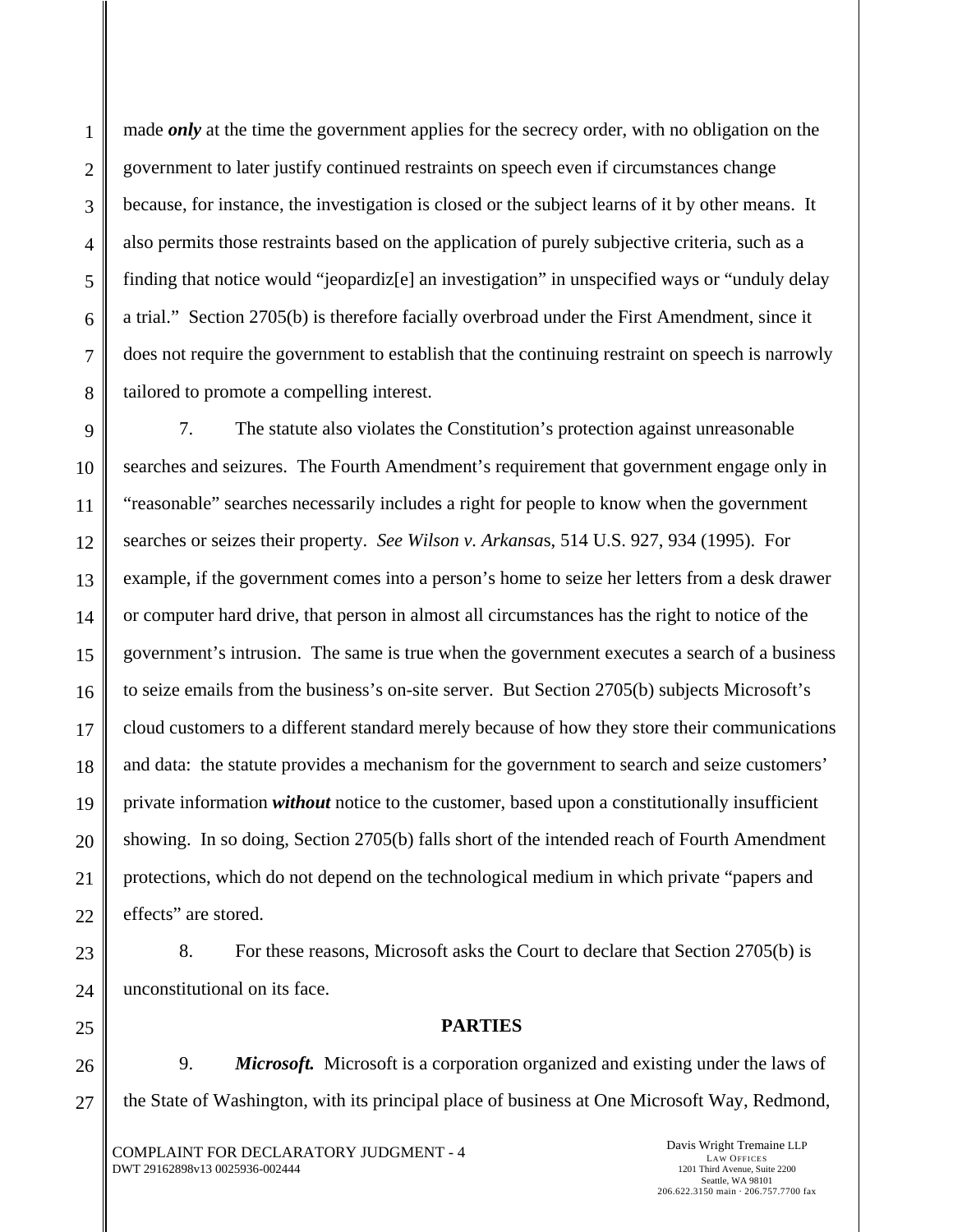Washington 98052. Microsoft has standing to bring this action because of the repeated invasion of its First Amendment rights through the issuance of indefinite and insufficiently substantiated secrecy orders, its interest in upholding its public commitment to safeguard the privacy of its customers' sensitive emails and documents without violating court orders, its right to invoke the Fourth Amendment rights of its customers (who have no practical means of enforcing those rights), and its interest in avoiding findings of contempt.

10. *The United States Department of Justice.* The United States Department of Justice is an agency of the executive branch of the federal government, employees of which regularly apply for secrecy orders under 18 U.S.C. § 2705(b) and serve those secrecy orders on providers, including Microsoft.

11. *Loretta Lynch*. Loretta Lynch, sued in her official capacity only, is the Attorney General of the United States. Attorney General Lynch has ultimate authority over the United States Department of Justice, employees of which regularly apply for secrecy orders under 18 U.S.C. § 2705(b) and serve those secrecy orders on providers, including Microsoft.

# **JURISDICTION AND VENUE**

12. *Jurisdiction.* This Court has jurisdiction over this action pursuant to 28 U.S.C. § 1331 because the action concerns federal questions, and pursuant to 28 U.S.C. §§ 2201 and 2202 because this is a civil action for a declaratory judgment.

13. *Venue.* Venue is proper in this District pursuant to 28 U.S.C. § 1391(b)(2) because Microsoft has its headquarters and principal place of business in this District and because Microsoft's speech, in the absence of a secrecy order, would emanate in substantial part from this District.

## **MICROSOFT'S CLOUD SERVICES**

14. *Cloud Computing.* As they migrate their communications and documents to the cloud, individuals and businesses have increasingly entrusted Microsoft and other providers with their most private information—what the Supreme Court has referred to as a "cache of sensitive personal information." *Riley v. California*, 134 S. Ct. 2473, 2490 (2014). A customer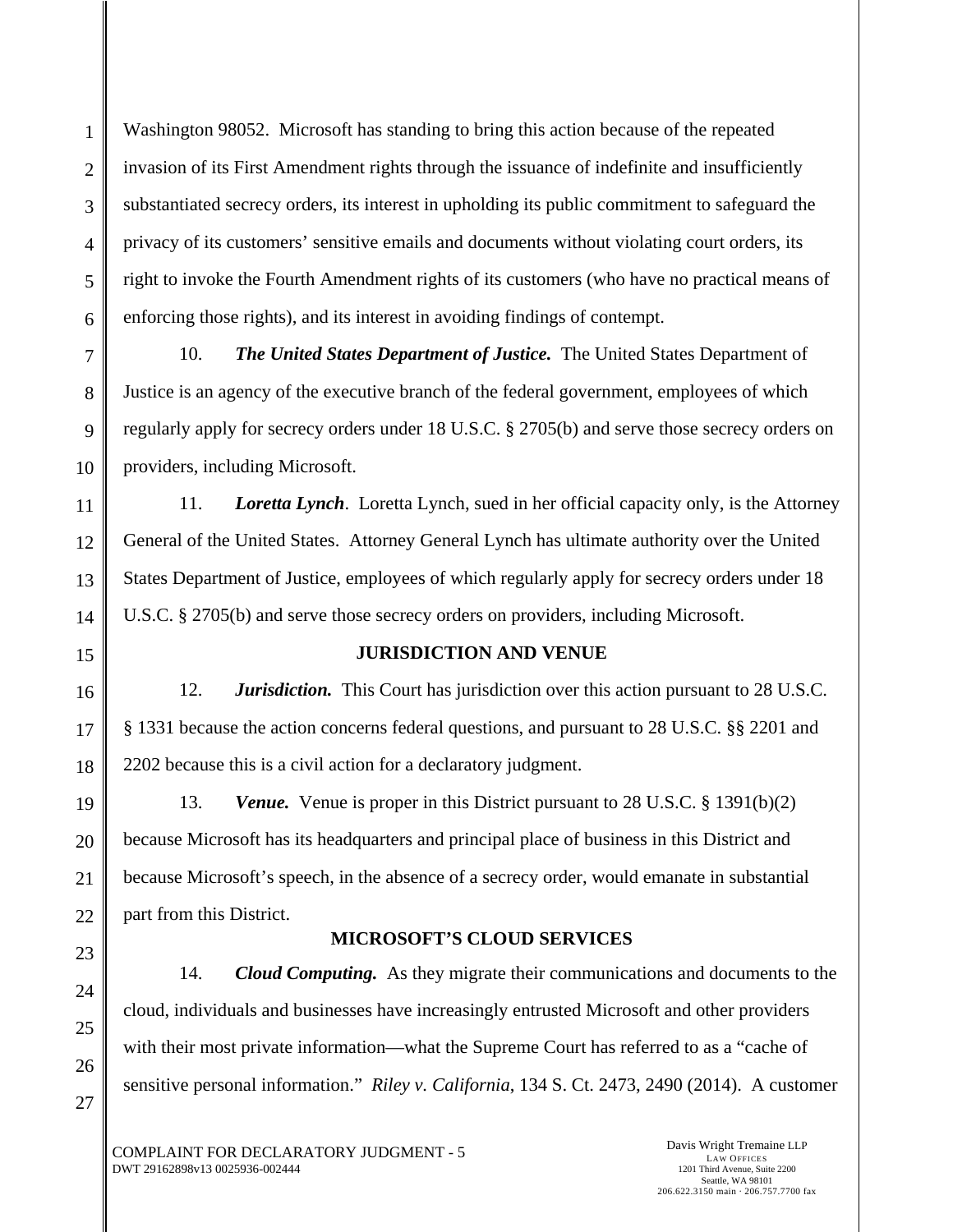that stored paper documents in file cabinets or emails on on-site servers would generally know contemporaneously about the execution of a warrant by law enforcement—and would be able to assert any rights concerning any documents or data seized during the search. A customer storing documents and emails remotely in the cloud should be in the same position. That is, cloud customers should be able to trust they will know if they become the targets of warrants or other legal process authorizing the seizure of sensitive information.

15. *Secrecy Orders.* Secrecy orders issued under Section 2705(b) allow the government to seek electronic communications and other private data under a veil of prolonged (or even indefinite) secrecy. The government's use of legal process directed at cloud providers such as Microsoft, when combined with accompanying secrecy orders, amounts to a substantial expansion of law enforcement's ability to engage in secret search and seizure activity, adversely affecting both Microsoft's right to communicate with its customers and the customers' privacy interests—simply because customers have moved their information to the cloud.

16. *The Frequency of Secrecy Orders.* Between September 2014 and March 2016, Microsoft received 5,624 federal demands for customer information or data. Of those, nearly half—2,576—were accompanied by secrecy orders, forbidding Microsoft from telling the affected customers that the government was looking at their information. The vast majority of these secrecy orders related to consumer accounts and prevent Microsoft from telling affected individuals about the government's intrusion into their personal affairs; others prevent Microsoft from telling business customers that the government has searched and seized the emails of individual employees of the customer. Further, 1,752 of these secrecy orders contained no time limit, meaning that Microsoft could *forever* be barred from telling the affected customer about the government's intrusion. The government has used this tactic in this District. Since September 2014, Microsoft received 25 secrecy orders issued in this District, none of which contained any time limit. These secrecy orders prohibit Microsoft from speaking about the government's specific demands to *anyone* and forbid Microsoft from ever

Davis Wright Tremaine LLP LAW OFFICES 1201 Third Avenue, Suite 2200 Seattle, WA 98101 206.622.3150 main · 206.757.7700 fax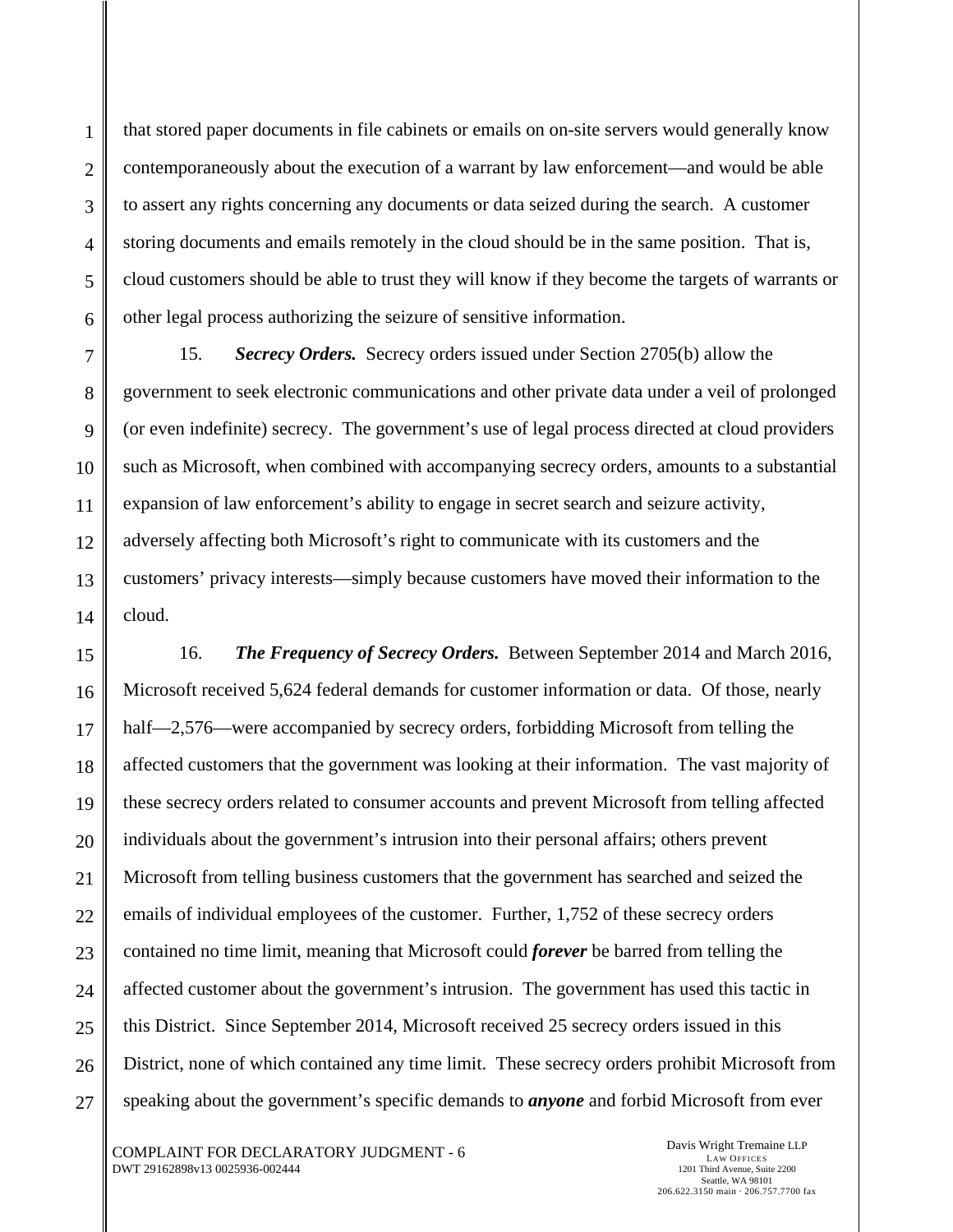| 1            | telling its customers whose documents and communications the government has obtained. The                                                                                                                                                                                                                                                                                                                                                                                                                                                                                                                                                                                                                                       |  |
|--------------|---------------------------------------------------------------------------------------------------------------------------------------------------------------------------------------------------------------------------------------------------------------------------------------------------------------------------------------------------------------------------------------------------------------------------------------------------------------------------------------------------------------------------------------------------------------------------------------------------------------------------------------------------------------------------------------------------------------------------------|--|
| $\mathbf{2}$ | secrecy orders thus prevent Microsoft's customers and the public at large from ever learning                                                                                                                                                                                                                                                                                                                                                                                                                                                                                                                                                                                                                                    |  |
| 3            | the full extent of government access to private, online information.                                                                                                                                                                                                                                                                                                                                                                                                                                                                                                                                                                                                                                                            |  |
| 4            | <b>STATUTORY OVERVIEW</b>                                                                                                                                                                                                                                                                                                                                                                                                                                                                                                                                                                                                                                                                                                       |  |
| 5            | 17.<br><b>Section 2705(b).</b> Congress enacted Section 2705(b) as part of the Electronic                                                                                                                                                                                                                                                                                                                                                                                                                                                                                                                                                                                                                                       |  |
| 6            | Communications Privacy Act of 1986 ("ECPA"). Section 2705(b) provides, in its entirety:                                                                                                                                                                                                                                                                                                                                                                                                                                                                                                                                                                                                                                         |  |
| 7            | (b) PRECLUSION OF NOTICE TO SUBJECT OF GOVERNMENTAL<br>ACCESS.—A governmental entity acting under section 2703,                                                                                                                                                                                                                                                                                                                                                                                                                                                                                                                                                                                                                 |  |
| 8            | when it is not required to notify the subscriber or customer under<br>section $2703(b)(1)$ , or to the extent that it may delay such notice<br>pursuant to subsection (a) of this section, may apply to a court for<br>an order commanding a provider of electronic communications<br>service or remote computing service to whom a warrant,<br>subpoena, or court order is directed, for such period as the court<br>deems appropriate, not to notify any other person of the existence<br>of the warrant, subpoena, or court order. The court shall enter<br>such an order if it determines that there is reason to believe that<br>notification of the existence of the warrant, subpoena, or court<br>order will result in- |  |
| 9            |                                                                                                                                                                                                                                                                                                                                                                                                                                                                                                                                                                                                                                                                                                                                 |  |
| 10           |                                                                                                                                                                                                                                                                                                                                                                                                                                                                                                                                                                                                                                                                                                                                 |  |
| 11           |                                                                                                                                                                                                                                                                                                                                                                                                                                                                                                                                                                                                                                                                                                                                 |  |
| 12<br>13     |                                                                                                                                                                                                                                                                                                                                                                                                                                                                                                                                                                                                                                                                                                                                 |  |
| 14           | (1) endangering the life or physical safety of an individual;                                                                                                                                                                                                                                                                                                                                                                                                                                                                                                                                                                                                                                                                   |  |
| 15           | (2) flight from prosecution;                                                                                                                                                                                                                                                                                                                                                                                                                                                                                                                                                                                                                                                                                                    |  |
| 16           | (3) destruction of or tampering with evidence;                                                                                                                                                                                                                                                                                                                                                                                                                                                                                                                                                                                                                                                                                  |  |
| 17           | (4) intimidation of potential witnesses; or                                                                                                                                                                                                                                                                                                                                                                                                                                                                                                                                                                                                                                                                                     |  |
| 18           | (5) otherwise seriously jeopardizing an investigation or unduly                                                                                                                                                                                                                                                                                                                                                                                                                                                                                                                                                                                                                                                                 |  |
| 19           | delaying a trial.                                                                                                                                                                                                                                                                                                                                                                                                                                                                                                                                                                                                                                                                                                               |  |
| 20           | <b>Effect of Statute.</b> Microsoft is a "provider of electronic communications"<br>18.                                                                                                                                                                                                                                                                                                                                                                                                                                                                                                                                                                                                                                         |  |
| 21           | service or remote computing service" as those terms are used in the statute. Under the plain                                                                                                                                                                                                                                                                                                                                                                                                                                                                                                                                                                                                                                    |  |
| 22           | terms of Section 2705(b), a court therefore may order Microsoft "not to notify any other                                                                                                                                                                                                                                                                                                                                                                                                                                                                                                                                                                                                                                        |  |
| 23           | <i>person</i> of the existence" of a legal demand for its customer's emails and documents. A court                                                                                                                                                                                                                                                                                                                                                                                                                                                                                                                                                                                                                              |  |
| 24           | may issue such an order "for such period as the court deems appropriate," without any                                                                                                                                                                                                                                                                                                                                                                                                                                                                                                                                                                                                                                           |  |
| 25           | requirement that the government advise the court of any change in circumstances bearing upon                                                                                                                                                                                                                                                                                                                                                                                                                                                                                                                                                                                                                                    |  |
| 26           | the government's initial asserted need for nondisclosure. Thus, for example, a secrecy order                                                                                                                                                                                                                                                                                                                                                                                                                                                                                                                                                                                                                                    |  |
| 27           | may prevent Microsoft from informing a customer of the intrusion even after the government's                                                                                                                                                                                                                                                                                                                                                                                                                                                                                                                                                                                                                                    |  |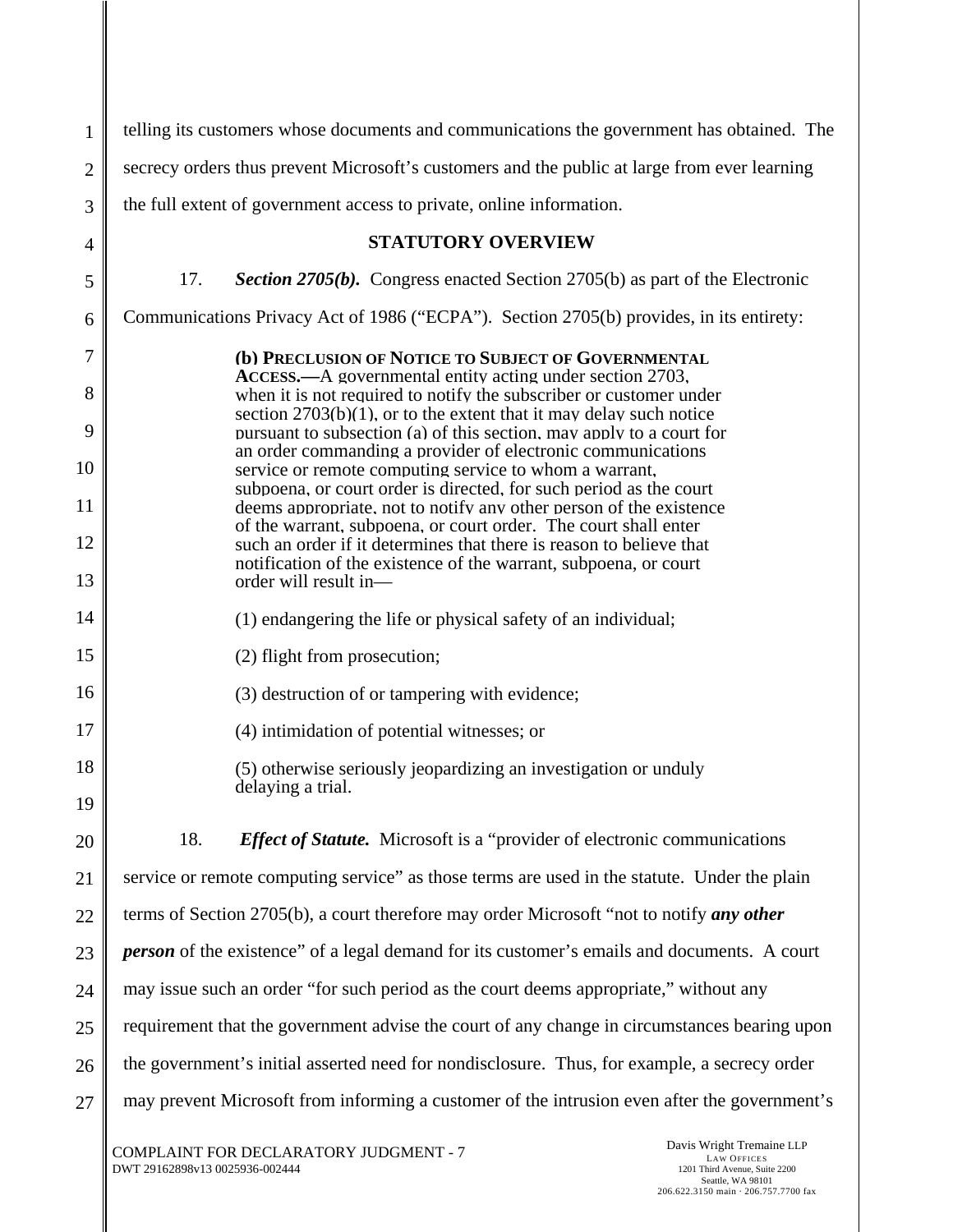investigation ends or becomes public through other means. Under the statute, a court is not required to consider whether a secrecy order is narrowly tailored to further the government's asserted interests and whether there are less restrictive alternatives. Indeed, the statute contemplates that the court "shall enter such an order" without weighing whether less restrictive alternatives are available. Further, Section 2705(b) allows the court to issue a secrecy order whenever it finds "reason to believe" that any of five adverse results would otherwise occur, including when notification "will result in … otherwise seriously jeopardizing an investigation or unduly delaying a trial."

19. *Comparison to Section 2705(a).* Section 2705(b) is notably different from its parallel provision, Section 2705(a), which applies to certain forms of legal process issued under ECPA, 18 U.S.C. § 2703(b)(1)(B). When the government requires a provider to disclose information under this provision, the government itself has an affirmative obligation to notify the customer. Section 2705(a) permits the government to delay its notice when "there is reason to believe" notification will trigger the same five adverse results listed in Section 2705(b). But even though Section 2705(a) relies on exactly the same government interests as Section 2705(b) to justify withholding notice, Section 2705(a) authorizes a delay of only a definite and fixed duration—90 days—and requires the government to justify any further delays in notification. In other words, in Section 2705(a), Congress determined that withholding notice for no more than 90 days satisfied the five government interests enumerated in both Section 2705(a) and Section 2705(b), subject only to the government's right to renew the period of delayed upon making a further showing.

20. *Searches in the Physical World.* By allowing the government to operate behind a veil of secrecy, Section 2705(b) also differs from similar forms of process in the physical world. For example, although 18 U.S.C. § 3103a authorizes so-called "sneak and peek" warrants for secret searches—the only permissible means of executing search warrants of physical documents without notice—that provision presumptively requires the government to notify the target of the search "within a reasonable period not to exceed 30 days after the date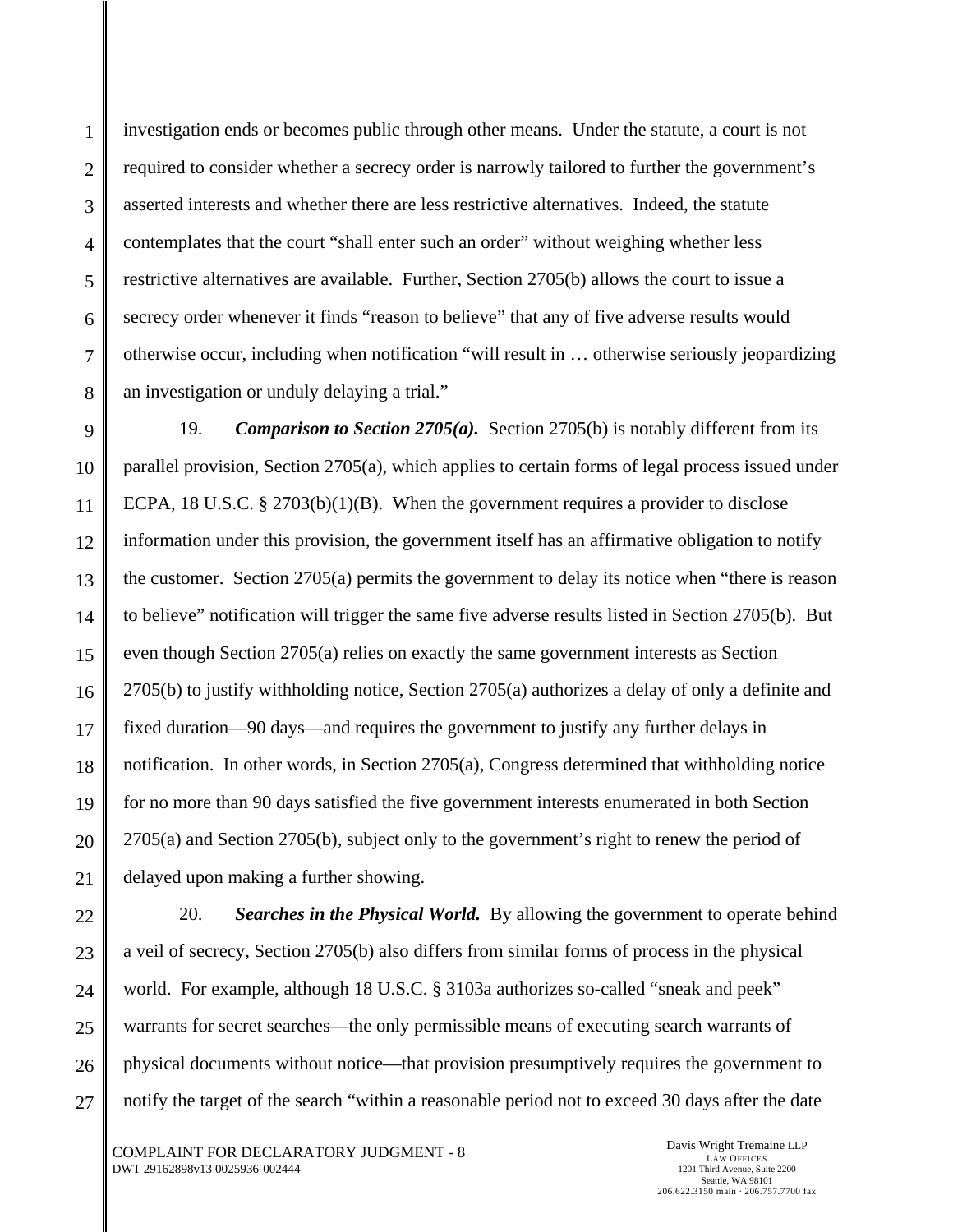of its execution." 18 U.S.C. § 3103a(b)(3). The statute permits extensions of this deferred notice, but "subject to the condition that extensions should only be granted upon an updated showing of the need for further delay and that each additional delay should be limited to periods of 90 days or less." 18 U.S.C. § 3103a(c). While these provisions permit delays of longer than 30 and 90 days "if the facts of the case justify a longer period of delay," the statute imposes temporal baselines lacking in Section 2705(b).

#### **COUNT I**

### **REQUEST FOR DECLARATORY RELIEF –**

### **INVALIDITY OF SECTION 2705(b) UNDER THE FIRST AMENDMENT**

21. *Overbreadth Doctrine.* "When the Government restricts speech, the Government bears the burden of proving the constitutionality of its actions." *Comite de Jornaleros de Redondo Beach v. City of Redondo Beach*, 657 F.3d 936, 944 (9th Cir. 2011) ("*Comite de Jornaleros*") (internal quotation marks omitted). "In a facial challenge to a law's validity under the First Amendment, the law may be invalidated as overbroad if a substantial number of its applications are unconstitutional, judged in relation to the statute's plainly legitimate sweep." *Id.* (internal quotation marks omitted).

22. *Presumptive Invalidity of Prior Restraints.* A secrecy order "imposes a prior restraint on speech." *In re Sealing and Non-Disclosure of Pen/Trap/2703(d) Orders*, 562 F. Supp. 2d 876, 882 (S.D. Tex. 2008) ("*In re Sealing*"). Any prior restraint "bear[s] heavy presumption against its constitutional validity," and the government has a "heavy burden of showing justification for the imposition of such a restraint." *Capital Cities Media, Inc. v. Toole*, 463 U.S. 1303, 1305 (1983). Thus, because Section 2705 on its face authorizes the issuance of secrecy orders that operate as a prior restraint on Microsoft's speech, the government's burden of justifying the restraint is particularly heavy. The statute authorizes secrecy orders that prohibit, *ex ante*, providers such as Microsoft from engaging in core protected speech under the First Amendment, i.e., speech about the government's access to customers' sensitive communications and documents and its increased surveillance on the

COMPLAINT FOR DECLARATORY JUDGMENT - 9 DWT 29162898v13 0025936-002444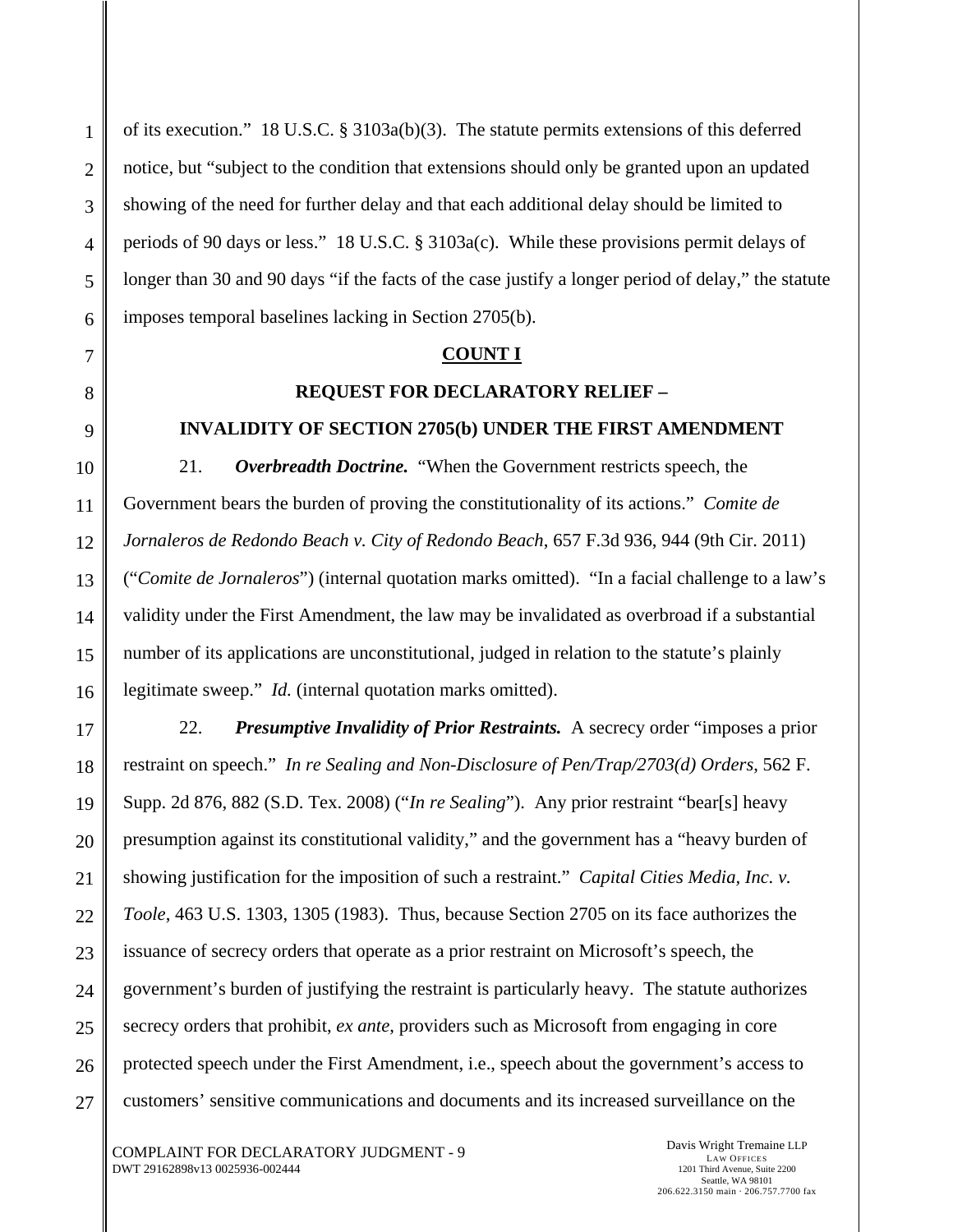Internet. "Whatever differences may exist about interpretations of the First Amendment, there is practically universal agreement that a major purpose of that Amendment was to protect the free discussion of governmental affairs." *Mills v. Alabama*, 384 U.S. 214, 218 (1971).

23. *Content-Based Speech Restrictions.* Secrecy orders issued under Section 2705(b) also function as content-based restrictions on speech, as "they effectively preclude speech on an entire topic—the [accompanying] order and its underlying criminal investigations." *In re Sealing*, 562 F. Supp. 2d at 881. Like prior restraints, "[c]ontent-based regulations are presumptively invalid" and subject to strict scrutiny. *R.A.V. v. City of St. Paul,* 505 U.S. 377, 382 (1992). They may be upheld only if they are "narrowly tailored to promote a compelling Government interest." *United States v. Playboy Entm't Group, Inc.*, 529 U.S. 803, 813 (2000). "If a less restrictive alternative would serve the Government's purpose, the legislature must use that alternative." *Id.*

24. *Presumptive Openness of Government Records.* Secrecy orders also improperly inhibit the public's right of access to search warrants under both the common law and the First Amendment. Upon application by a party, the press, or the public, search warrants generally must be unsealed after investigations are concluded. *See United States v. Bus. of Custer Battlefield Museum & Store*, 658 F.3d 1188, 1194-95 (9th Cir. 2011) (access to search warrant materials may be denied only where "compelling reasons" outweigh presumption of disclosure). But when a search warrant is accompanied by an indefinite secrecy order, the public and the press—like the affected customer—may have no idea a warrant has been issued. As a result, even after the government concludes an investigation, the public and the press may have no effective way to learn about, discuss, and debate the government's actions.

25. *Overbreadth of Section 2705(b).* Section 2705(b) facially violates the First Amendment because a substantial number of its applications are unconstitutional under these standards, when judged in relation to the statute's legitimate sweep. This overbreadth manifests itself in at least three ways.

COMPLAINT FOR DECLARATORY JUDGMENT - 10 DWT 29162898v13 0025936-002444

Davis Wright Tremaine LLP LAW OFFICES 1201 Third Avenue, Suite 2200 Seattle, WA 98101 206.622.3150 main · 206.757.7700 fax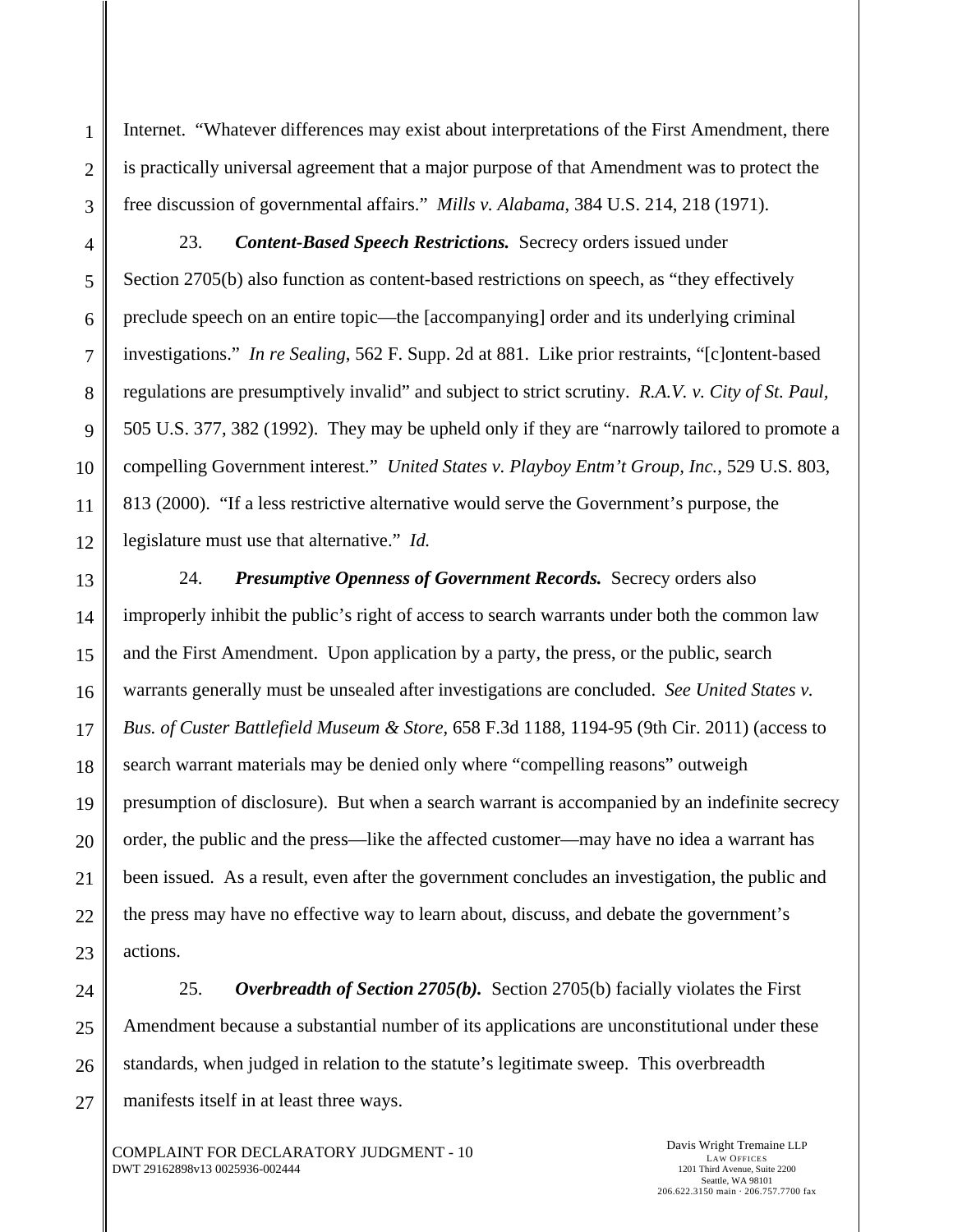1 2 3 4 5 6 7 8 9 10 11 12 13 14 15 16 17 18 19 20 21 22 23 24 25 26 27 26. *Indefinite Duration*. First, Section 2705(b) is unconstitutional because it permits secrecy orders "for such period as the court deems appropriate." Because this language at least allows a court to issue secrecy orders of a prolonged duration, and has been understood by dozens of courts (including this one) to authorize indefinite secrecy orders, the statute violates the First Amendment because it is not narrowly tailored to satisfy a compelling government interest. Even when circumstances initially justify a secrecy order as the narrowest means available to satisfy a compelling government interest, the First Amendment demands that the provider be free to engage in truthful speech about the government's activities as soon as secrecy is no longer required to satisfy that interest. *In re Sealing*, 562 F. Supp. 2d at 895 ("As a rule, sealing and non-disclosure of electronic surveillance orders must be neither permanent nor, what amounts to the same thing, indefinite."); *In Matter of Search Warrant for [Redacted]@hotmail.com*, 74 F. Supp. 3d 1184, 1185 (N.D. Cal. 2014) (reading Section 2705(b) to require a fixed end date on any secrecy order; observing the "First Amendment rights of both Microsoft and the public" were affected by such an order); *In the Matter of the Grand Jury Subpoena for: [Redacted]@yahoo.com*, 79 F. Supp. 3d 1091, 1091 (N.D. Cal., 2015) (denying government's application for indefinite order under Section 2705(b) because it would "amount to an undue prior restraint of Yahoo!'s First Amendment right to inform the public of its role in searching and seizing its information"). A secrecy order of a prolonged or indefinite duration will apply beyond the point when a compelling government interest requires it. As a result, to the extent it authorizes issuance of secrecy orders of prolonged or indefinite duration, Section 2705(b) violates the First Amendment on its face. *See Butterworth v. Smith*, 494 U.S. 624, 635-36 (1993) (state statute indefinitely banning witnesses from disclosing testimony given before a grand jury violates the First Amendment).

27. *"Reason to Believe."* Second, Section 2705(b) is unconstitutionally overbroad because it permits a court to issue a secrecy order whenever it has "reason to believe" notification would result in one of five listed adverse results. But the statute does not require that the "reason to believe" be grounded in the specific facts of a particular investigation, as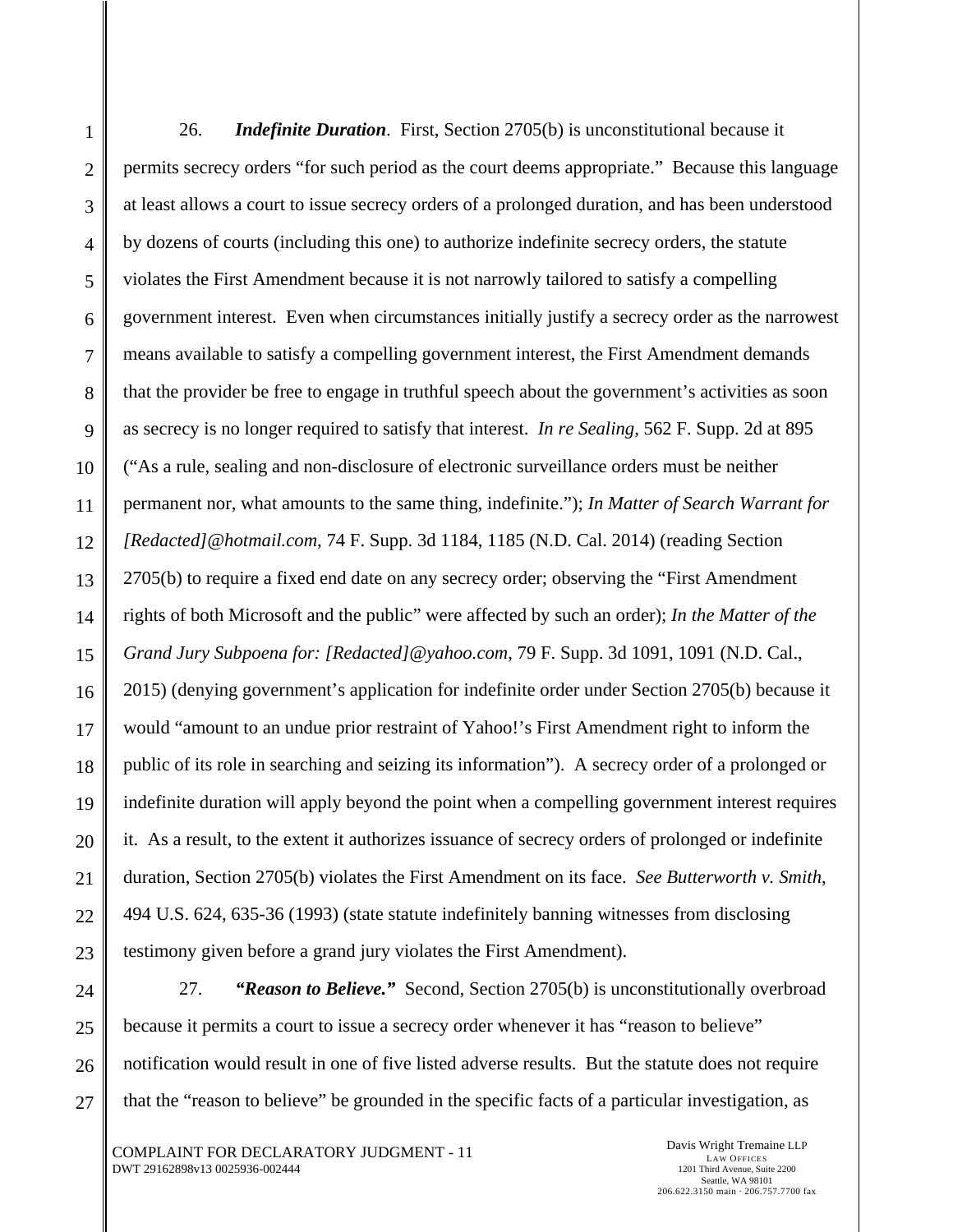1 distinct from the government's overall experiences or other unspecified considerations. Further, the statute offers no guidance as to the evidentiary burden the government bears in showing a "reason to believe" sufficient to justify a secrecy order. And the "reason to believe" standard fails to require that a secrecy order be the least restrictive means available to further the government's interest in avoiding the specified adverse results, as the First Amendment requires to justify this sort of restraint. The "reason to believe" standard therefore falls far short of the "heavy burden" the First Amendment imposes when the government seeks to impose a prior restraint on speech. 28. *The Overbroad Catchall.* Third, Section 2705(b) allows a court to issue secrecy

orders whenever it finds "reason to believe" notification of the target would "otherwise seriously jeopardiz[e] an investigation or unduly delay[] a trial." This subjective and vaguelydefined provision allows the issuance of secrecy orders in the absence of any compelling interest sufficient to justify a prior restraint or a content-based restriction on speech. There may be compelling circumstances not captured within the "adverse results" specifically enumerated in Section  $2705(b)(1)-(4)$  that would justify a restraint on the provider's speech, but this catchall provision is substantially broader than necessary to account for those circumstances and provides no meaningful constraints. It therefore violates the First Amendment.

29. *Facial Overbreadth.* Because Section 2705(b) is overbroad in each of the ways described in the previous paragraphs, the government cannot overcome the presumption that the provision on its face violates the First Amendment.

30. *Judicial Declaration.* A judicial declaration that Section 2705(b) violates the First Amendment is necessary and appropriate so Microsoft may ascertain its obligations under law. Absent such a declaration, the government will continue to seek, and courts will continue to issue, secrecy orders that impermissibly restrict the First Amendment rights of Microsoft and similarly situated providers. And although Microsoft has the right to challenge individual orders (as it has done), the need for Microsoft repeatedly to expend time and effort challenging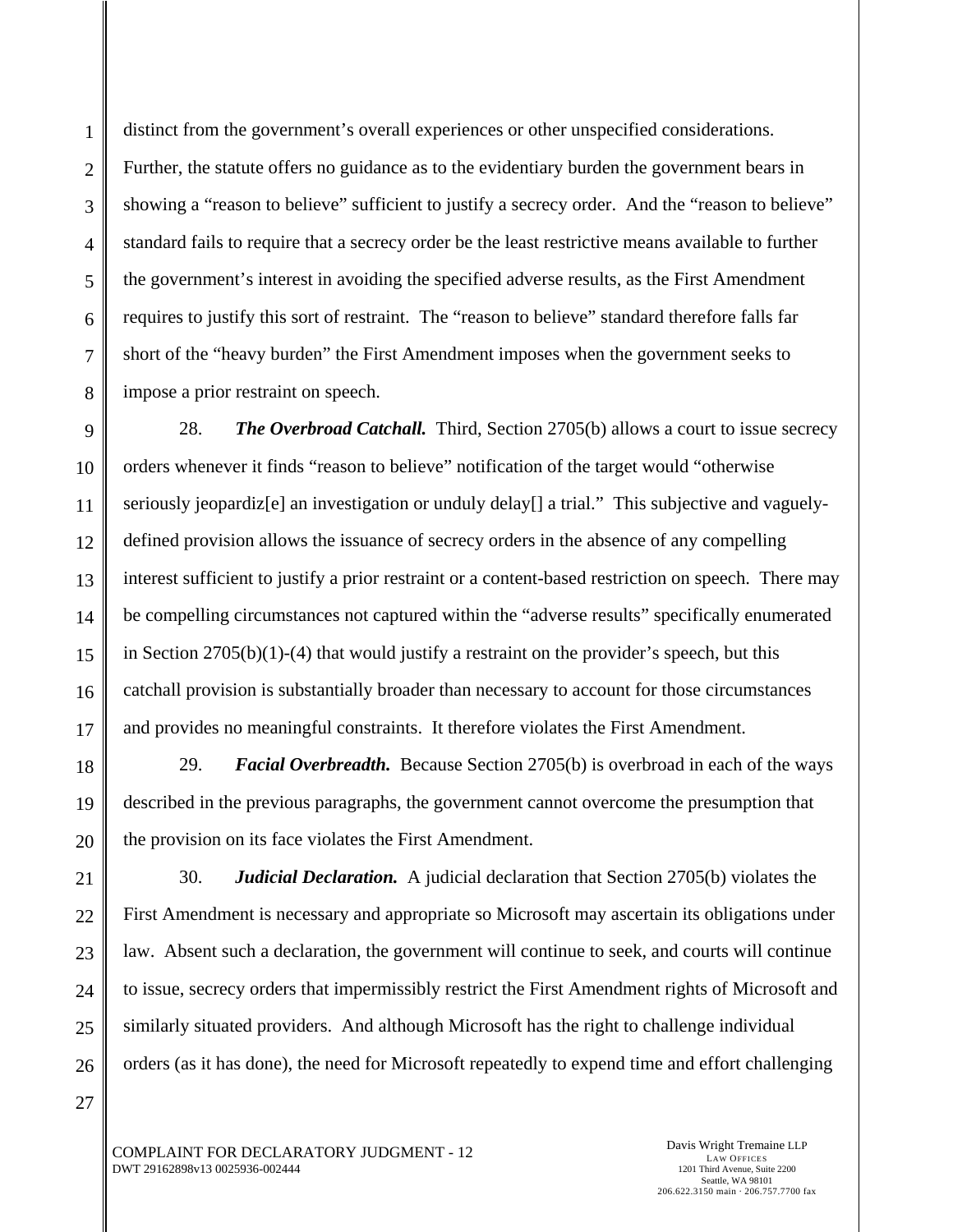orders issued pursuant to a constitutionally flawed statute places an impermissible burden on its First Amendment rights.

# **COUNT II**

## **REQUEST FOR DECLARATORY RELIEF—**

## **INVALIDITY OF SECTION 2705(b) UNDER THE FOURTH AMENDMENT**

31. *Notice under the Fourth Amendment.* Notice to an owner whose property is being searched or seized "is an element of the reasonableness inquiry under the Fourth Amendment." *Wilson v. Arkansa*s, 514 U.S. 927, 934 (1995); *see also United States v. Freitas*, 800 F.2d 1451, 1456 (9th Cir. 1986).

32. *Failure to Provide Notice.* A statute is facially unconstitutional under the Fourth Amendment if the "applications of the statute in which it actually authorizes or prohibits conduct" are unconstitutional. *City of Los Angeles v. Patel*, 135 S. Ct. 2443, 2451 (2015). Section 2705(b) is facially unconstitutional because, as discussed above, it permits secrecy orders that prohibit providers from telling customers when the government has accessed their private information and data, without requiring constitutionally sufficient proof of the existence of a compelling government interest and without temporally limiting the prohibition to the least restrictive period sufficient to satisfy the government's compelling interests. The constitutional injury is exacerbated by the fact that, under  $18$  U.S.C. §  $2703(b)(1)(A)$ , the government need not give *any* notice to a customer whose content it obtains by warrant. The interaction of these provisions means the government can access a customer's most sensitive information without the customer having any way to learn about, or challenge, the government's intrusion. This result flouts fundamental Fourth Amendment principles.

33. *Standards for Physical Search.* Section 2705(b)'s Fourth Amendment deficiency is underscored by comparison to the limits on the government's authority to conduct a search and seizure in the physical world. It has been established for centuries that, absent exigent circumstances, law enforcement must provide contemporaneous notice when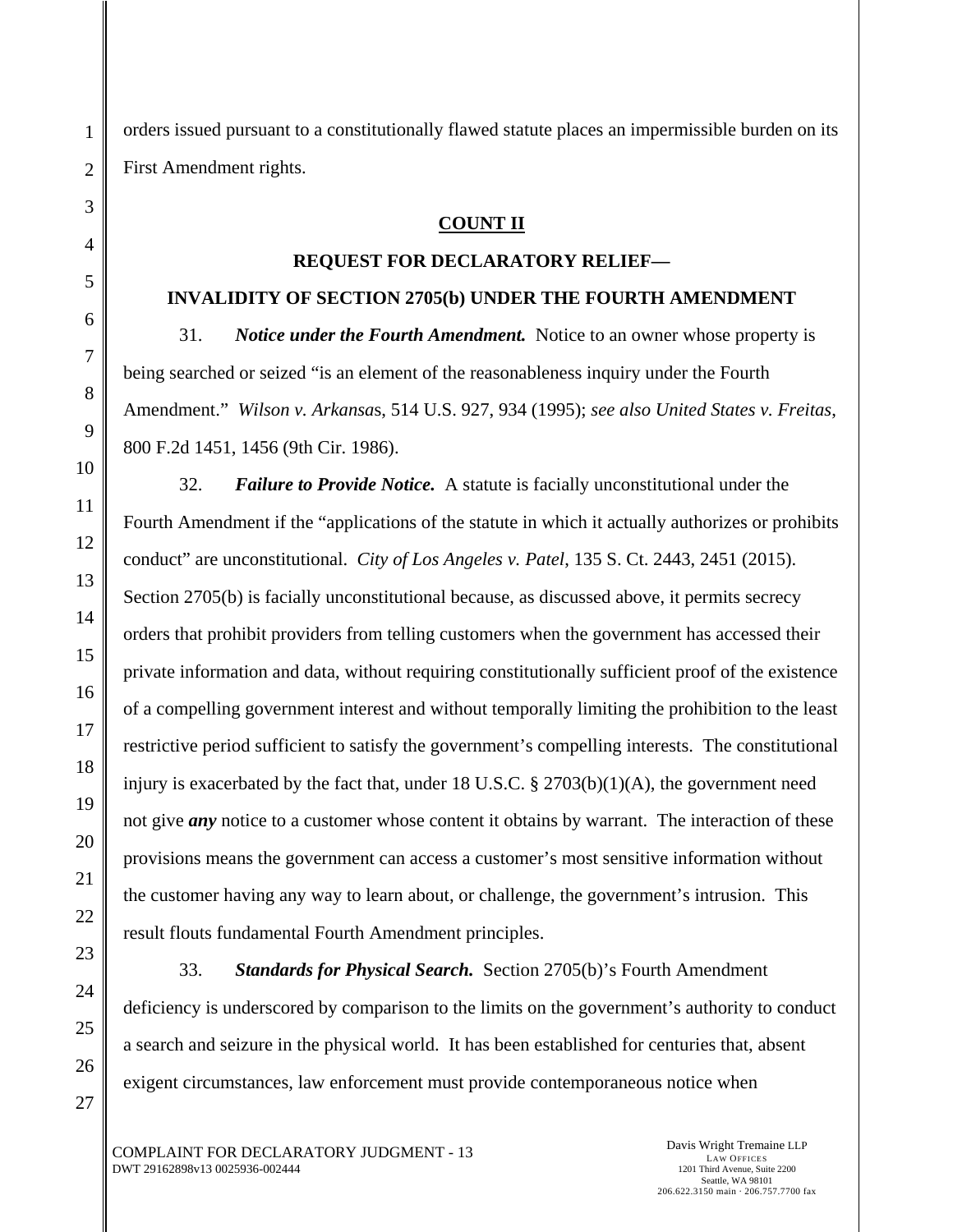conducting a search or seizure. "The common-law principle that law enforcement officers must announce their presence and provide residents an opportunity to open the door is an ancient one." *Michigan v. Hudson*, 547 U.S. 586, 589 (2006). Even when exigent circumstances exist and thus allow law enforcement to conduct a search before providing notice, the government may delay notice only for a limited period of time. *See* 18 U.S.C. § 3103a; Fed. R. Crim. P.  $41(f)(1)(C)$ . As a result, if an individual or business elects to maintain its emails on premises, the government could not execute a search warrant for those emails without the customer learning about it and having the ability to assert any rights or privileges it may have. "[W]hen law enforcement seizes property pursuant to a warrant, due process requires them to take reasonable steps to give notice that the property has been taken so the owner can pursue available remedies for its return." *City of West Covina v. Perkins*, 525 U.S. 234, 240 (1999); *Lavan v. City of Los Angeles*, 693 F.3d 1022, 1032 (9th Cir. 2012) ("[T]he government may not take property like a thief in the night; rather, it must announce its intentions and give the property owner a chance to argue against the taking.") (internal quotation marks and citation omitted).

34. *Privacy in the Cloud.* Here, Microsoft's customers have decided to store their information and data with Microsoft in the cloud rather than on computers at their own premises. This technological fortuity, however, does not weaken the privacy interests at stake. *See Riley,* 134 S. Ct. at 2494-95 ("The fact that technology now allows an individual to carry in his hand" a cell phone that contains the "privacies of life," including thousands of photographs and records of all his communications, "does not make the information any less worthy of the protection for which the Founders fought[.]"). Nevertheless, relying on Section 2705(b), the government seeks and executes warrants for electronic communications far more frequently than it sought and executed warrants for physical documents and communications apparently because it believes it can search and seize those documents and communications under a veil of secrecy. But providing less protection to information stored in the cloud than to information stored in a local server or papers stored in a file cabinet would ignore the Supreme

COMPLAINT FOR DECLARATORY JUDGMENT - 14 DWT 29162898v13 0025936-002444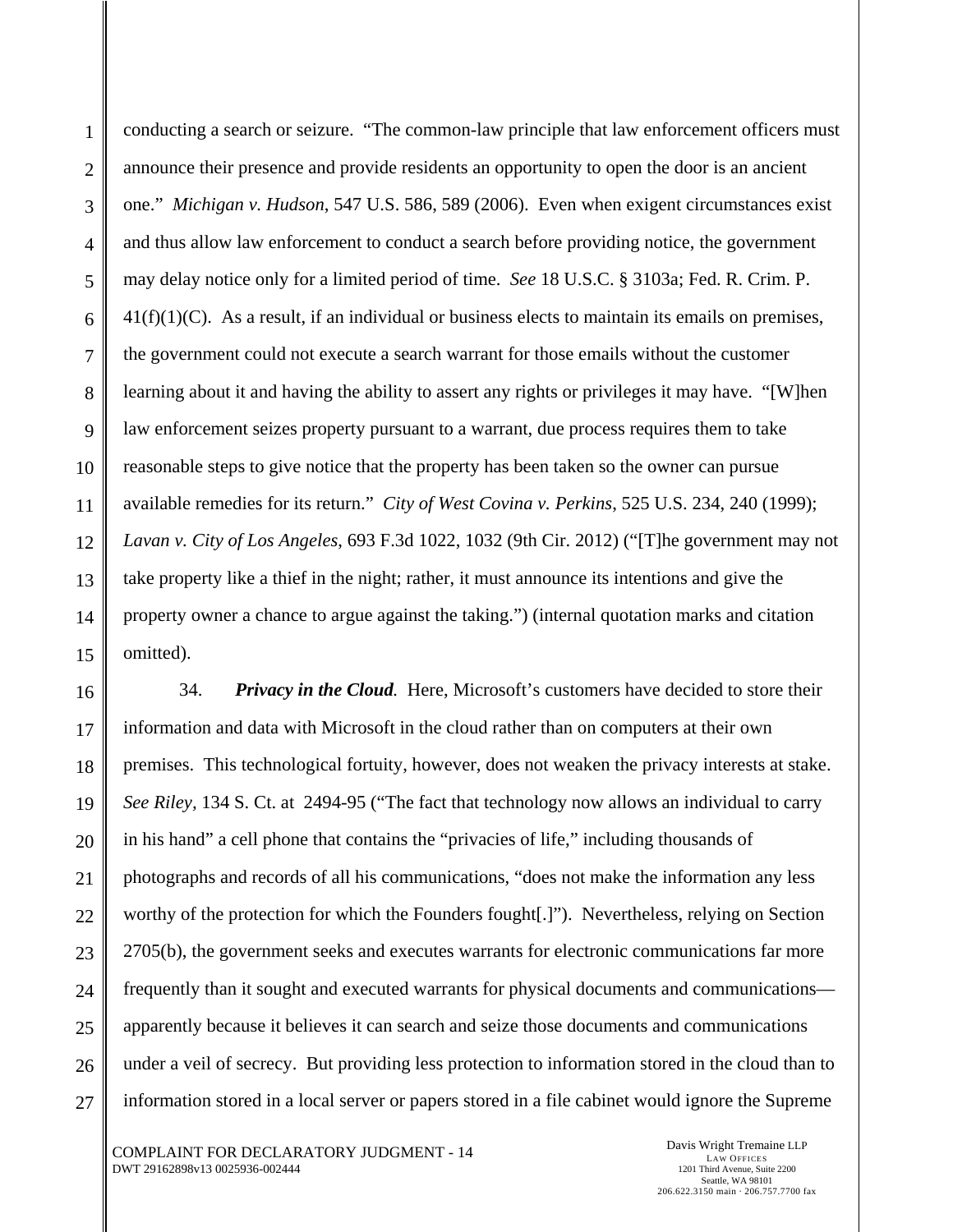Court's admonition not to let "technology [] erode the privacy guaranteed by the Fourth Amendment" and its caution to, when confronted with new technologies, "assure[] preservation of that degree of privacy against government that existed when the Fourth Amendment was adopted." *Kyllo v. United States*, 533 U.S. 27, 34 (2001).

35. *Standards for Standing.* When the government serves a warrant on Microsoft seeking a customer's private information and data, the Fourth Amendment rights described above belong to the customer, whose "papers and effects" are the target of the government's legal process. But Microsoft has third-party standing to vindicate its customers' Fourth Amendment rights to notice, particularly when customers lack sufficient knowledge to challenge government action because of the government's tactic of operating behind a veil of secrecy. *See Powers v. Ohio* 499 U.S. 400, 410–11 (1991) (permitting third-party standing where: (1) the litigant has constitutional standing (i.e., the litigant has suffered an "injury in fact," giving him or her a "sufficiently concrete interest" in the outcome of the issue in dispute); (2) the litigant has a "close relation to the third party"; and (3) there is some hindrance to the third party's ability to protect his or her own interests) (internal quotation marks and citations omitted).

36. *Microsoft's Standing.* Microsoft satisfies each element of the *Powers* test. First, Microsoft has a core business interest in safeguarding its customers' private correspondence and documents. Section 2705(b)'s violation of Microsoft's customers' Fourth Amendment rights therefore injures Microsoft by eroding the customer trust that encourages individuals and businesses to migrate their technological infrastructure to Microsoft's cloud. Further, the Fourth Amendment harms caused by Section 2705(b) are themselves the subject of Microsoft's forbidden political speech, speech in which Microsoft cannot engage because of secrecy orders issued pursuant to Section 2705(b); accordingly, the Fourth Amendment violations caused by Section 2705(b) compound Microsoft's First Amendment injury. Second, courts recognize that providers such as Microsoft have a sufficiently close relationship with their customers to allow providers to assert their customers' constitutional rights under *Powers*.

COMPLAINT FOR DECLARATORY JUDGMENT - 15 DWT 29162898v13 0025936-002444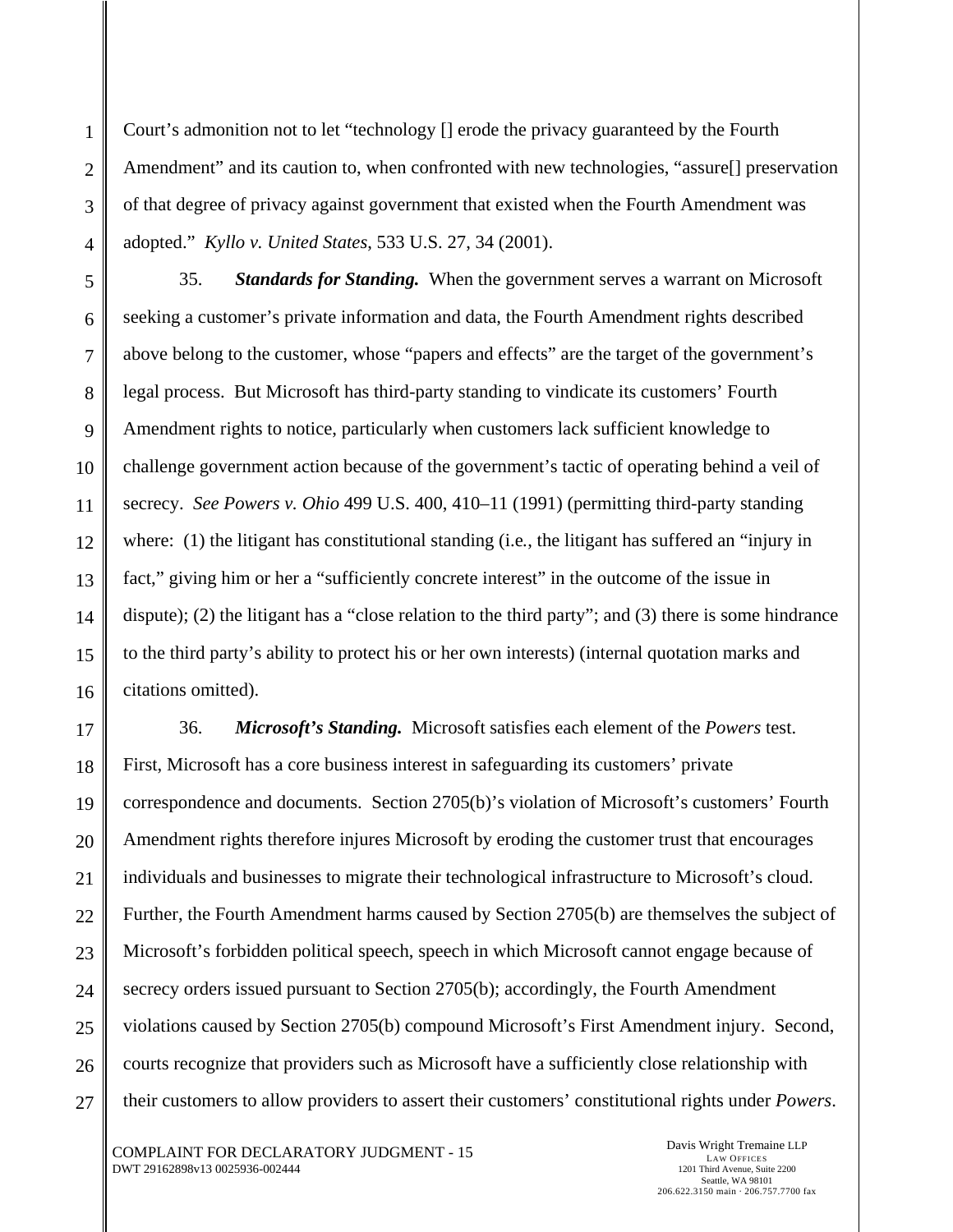1 2 3 4 5 6 7 8 9 *See In re Verizon Internet Servs.*, 257 F. Supp. 2d 244, 258 (D.D.C. 2003) ("Verizon's relationship with its client subscribers is the kind of relationship that warrants allowing Verizon to assert a First Amendment challenge on their behalf."), *rev'd on other grounds by Recording Industry Ass'n of Am., Inc. v. Verizon Internet Servs., Inc.*, 351 F.3d 1229, 1239 (D.C. Cir. 2003)). Third, by design, Section 2705(b) hinders any effort by Microsoft's customers to protect their own Fourth Amendment rights. 37. *Judicial Declaration.* A judicial declaration that Section 2705(b) violates the Fourth Amendment is necessary and appropriate so that Microsoft and the government may ascertain their obligations under law. Absent such a declaration, the government will continue

10 11 to request and obtain secrecy orders that impermissibly restrict the Fourth Amendment rights of Microsoft's customers and the customers of other, similarly situated providers.

**PRAYER FOR RELIEF** 

Microsoft prays for an Order and Judgment:

14 15 (a) Declaring that 18 U.S.C. § 2705(b) is facially unconstitutional under the First Amendment;

(b) Declaring that 18 U.S.C. § 2705(b) is facially unconstitutional under the Fourth Amendment;

and

(c) Granting such other and further equitable or legal relief as the Court deems

20 proper.

12

13

16

17

18

19

21

22

23

24

25

26

27

COMPLAINT FOR DECLARATORY JUDGMENT - 16 DWT 29162898v13 0025936-002444

Davis Wright Tremaine LLP LAW OFFICES 1201 Third Avenue, Suite 2200 Seattle, WA 98101 206.622.3150 main · 206.757.7700 fax